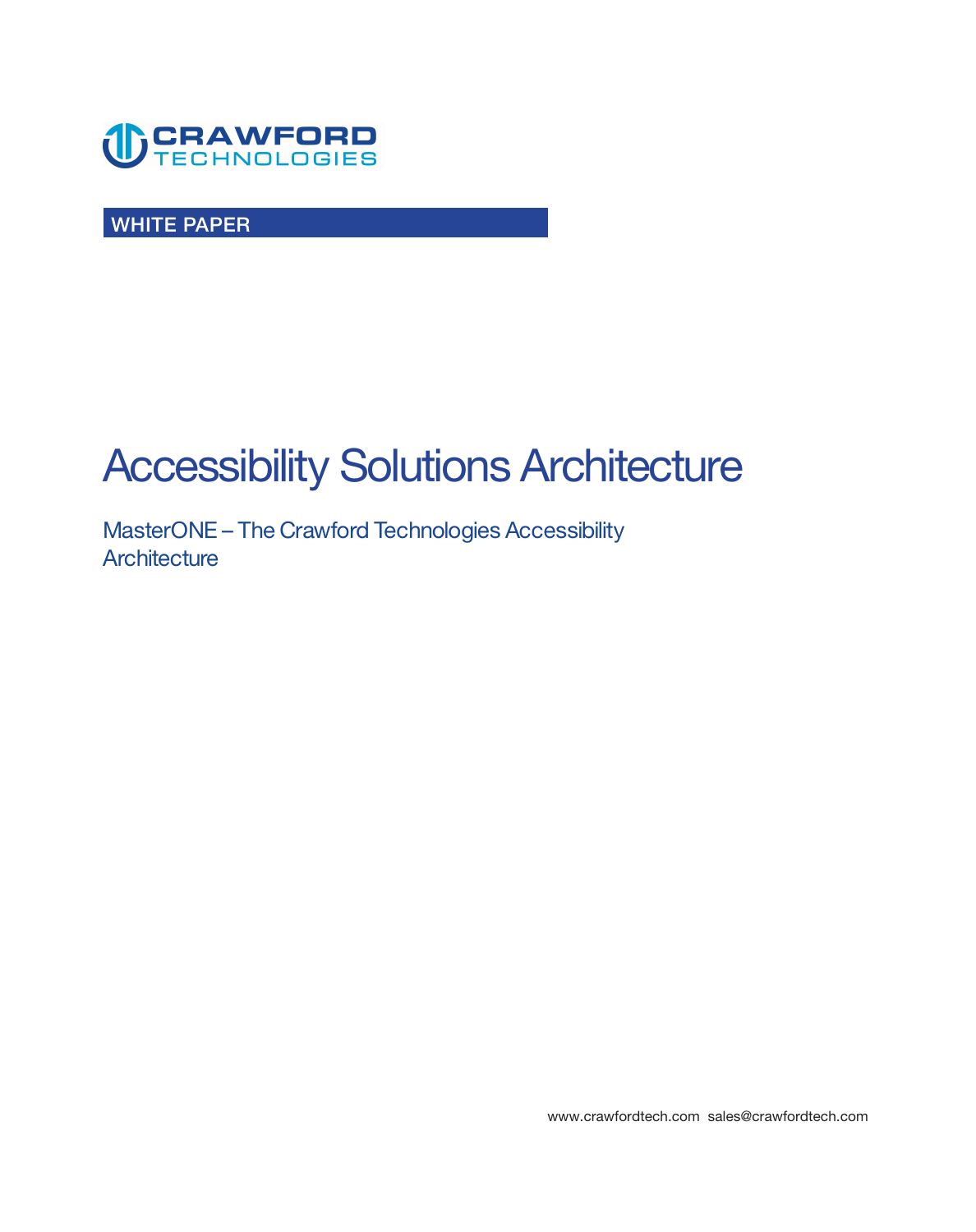**Are you looking for a silver bullet to solve your organization's high volume client communication accessible document delivery needs? Do you have a wide range of documents - from system generated transaction documents like statements, invoices or letters? Perhaps you are already providing accommodation, but do you understand its costs?** 

**As organizations focus on finding solutions for accessible documents, many are looking for permanent solutions instead of temporary bandaids. Crawford Technologies has developed the MasterONE architecture and associated products and services to address the needs and concerns of these organizations. This paper examines the issues that have evolved as the accessible document market has grown, and shows how MasterONE addresses these issues and enables inclusion by design.** 

**Transactional documents or client communication documents must be made accessible for organizations to comply with federal regulations. These regulations include the Americans with Disabilities Act, commonly known as ADA, Section 508 of the Rehabilitation Act and the Affordable Healthcare Act in the US. There are similar regulations in many Canadian provinces and in the EU.** 

**These documents generally contain personal and confidential information which is subject to privacy legislation and rules such as PCI-DSS, HIPAA, PIPEDA and a host of other regulations. Our intent is not to go into these in detail here, but just to make the reader aware that the documents and their handling are subject to these regulations, and must be managed in accordance with the applicable laws.** 

### **Accessible Document Challenges**

**There are different types of accessible documents that an organization can provide to its customers:** 

- **1. Inaccessible –These are documents that can only be consumed by people with normal eyesight**
- **2. Inclusive accessible –These are documents that are able to be consumed by anyone, regardless of eyesight capabilities, either visually or with an assistive technology. These include Accessible PDF and paper documents containing a Voiceye barcode**
- **3. Alternate accessible –These documents are in a format created specifically for people who are blind, or have low vision. These include formats such as Braille, Large Print, e-text and audio. These are often referred to as accommodation documents or Alternate Formats.**

**Other considerations include costs, customer experience and process efficiency. Let's take a look at how organizations are handling accessible documents today.** 

**Traditionally, most organizations providing accessible documents have opted for alternate accessible documents. The process normally used is for a customer with vision challenges to call customer support and negotiate the alternate format that will meet their needs and which the organization is able to supply. Then someone in the billing organization will find the customer's document and send it for remediation, which when completed is sent to the customer. When the customer receives this accommodation document, they can then read it and determine their action. Then the next month this whole process is repeated.**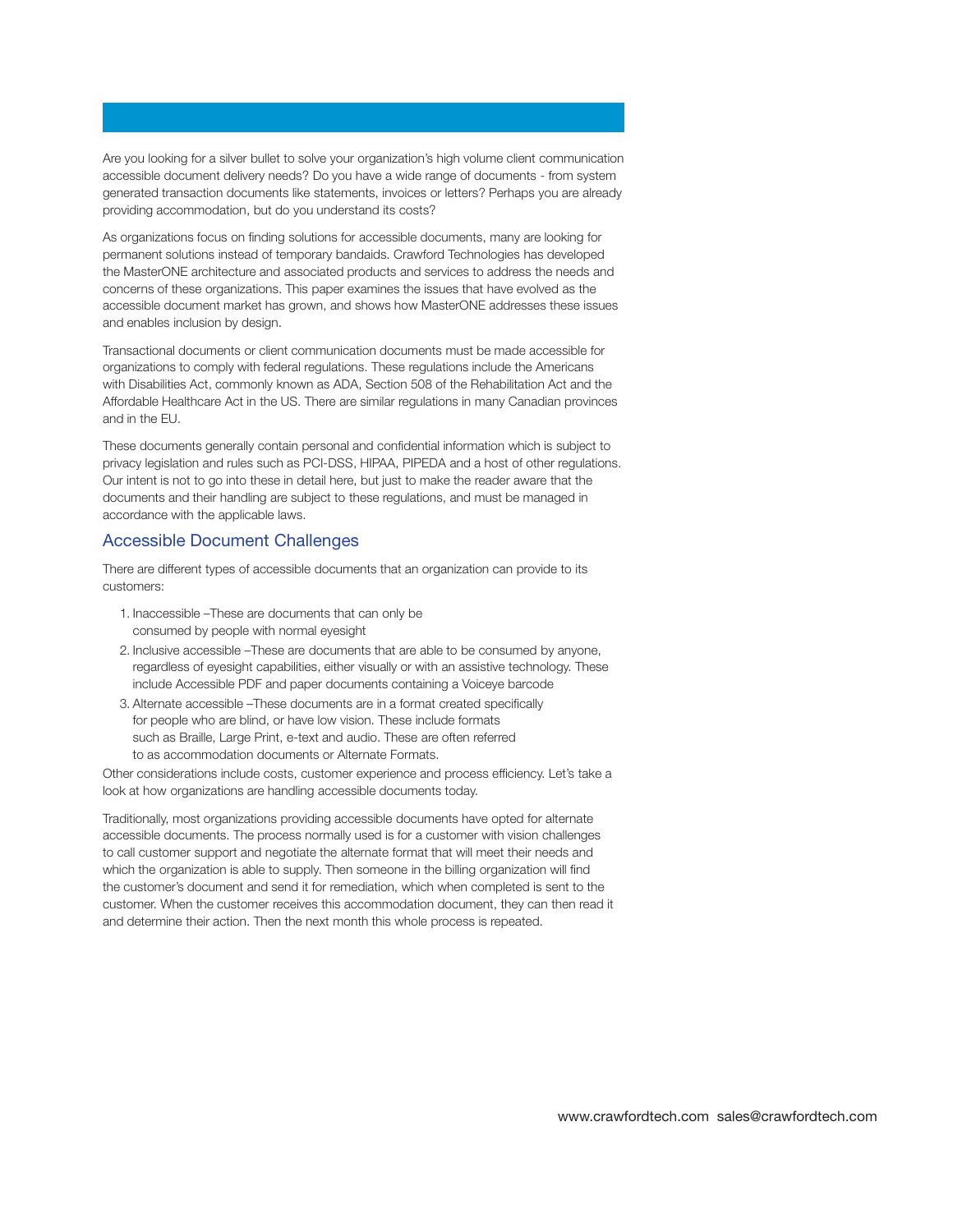**Industry analysts have calculated that the average American household receives 14 documents monthly from the organizations they do business with. This means that a disabled person would have to make 168 customer support calls each year to receive the information that other people receive in a timely fashion without any interventions.** 

**In order to cut their customer support overhead associated with supporting disabled customers and improve their customer experience, some organizations have begun tracking accessibility choices in their CRM or customer information file. This can eliminate the repeated calls to their customer support organizations. However it still requires them to search for the documents and transcribe them into the required formats and mail the accommodation documents.** 

**When organizations look at processing the accessible document production in-house, they find it very difficult, as the equipment required is extremely specialized and requires frequent maintenance. The skill sets needed are very specialized, often requiring dedicated personnel. For example, when a braille document has been created, there is no visible text on it, so an operator needs to be able to read braille in order to know who the document should be sent to, but learning to read braille proficiently normally takes several years. Since the volumes are usually quite low, it makes it difficult to justify building this kind of facility in-house. Thus most organizations look to outside service providers to create the alternate format documents.** 

**There are a number of choices of service providers to supply accommodation documents. Traditionally, options to produce accommodation documents have included:** 

- **Alternate format transcription and remediation businesses that service conversions manually. This tends to be very slow, costly and error-prone, requiring human labor to manually transcribe documents.**
- **Accessible document businesses that can transcribe and remediate to the required format through automation. This has traditionally been costly to onboard as each accessible document type requires an individual accessibility design step to automate the processing steps. A separate design is usually required for each alternate format to be created. Once setup, the target formats are normally quick to produce.**

**Since 2008, Crawford Technologies has been providing both of these services for organizations in both Canada and the United States, giving us first-hand experience with all of these processes.** 

### **Accessibility Design**

**Some people call it tagging, and some call it template design and some call it application setup. We call it accessibility design (AD). It encompasses the work done to properly identify the elements in a document. Each item on each page needs to be identified and the usage of it clarified. For example, elements such as titles, table headings, table cell contents, graphics descriptions (alternate text), artifacts, headers and footers all need to be defined and rules set up to find them in the file that is going to be converted. Then the proper reading order needs to be defined, and the rules set up for how to create the desired format.**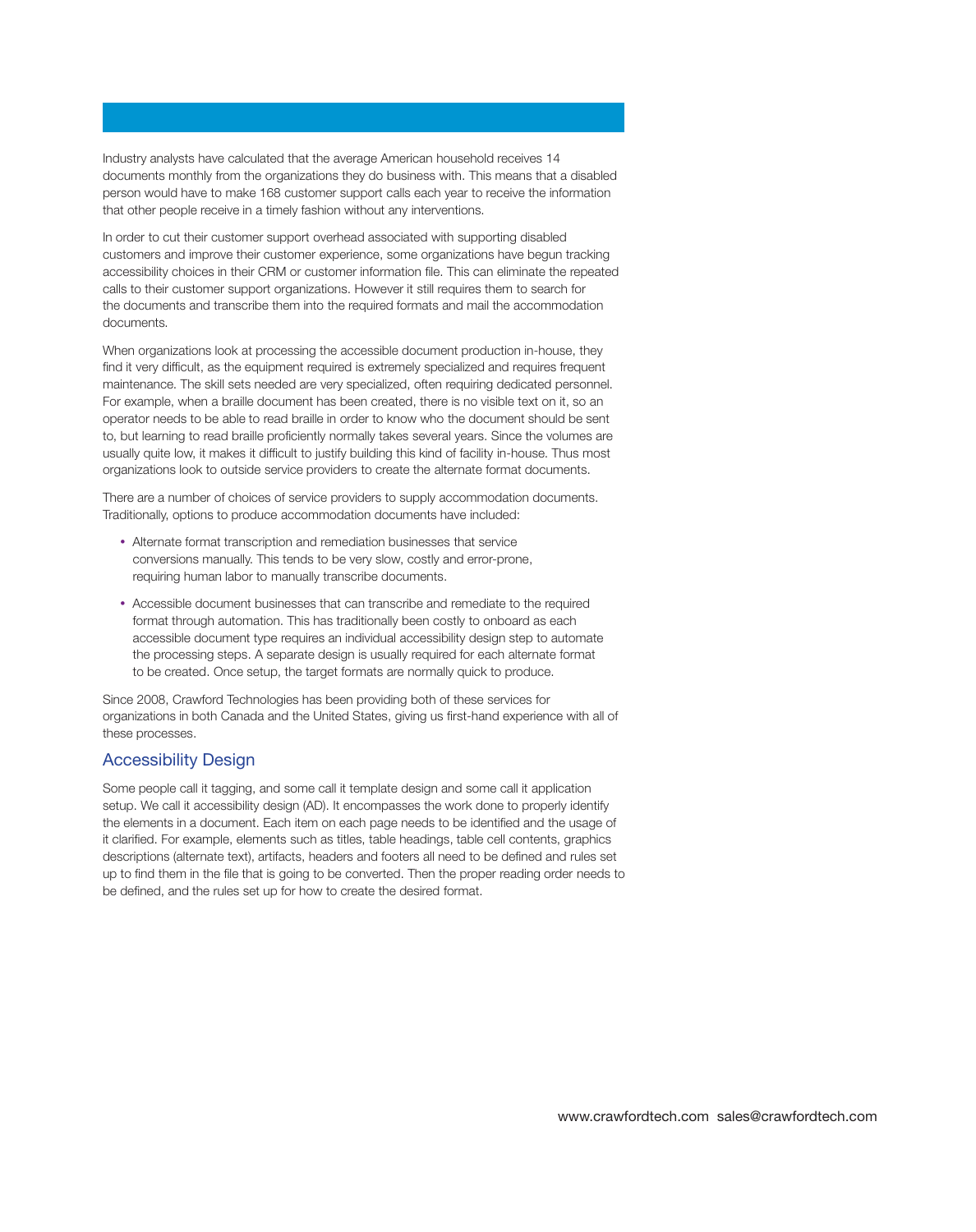**With recent adoption of the Web Content Accessibility Guidelines 2.0 and the Universal Accessible version of PDF called PDF/UA, organizations can now provide accessible documents online. This is a significant advance, and helped to jump-start adoption in forwardthinking organizations. The challenge there is with paperless adoption rates.** 

**In the normal sighted market, adoption of online documents such as bills and statements ranges from 4% to 32%, depending on a number of factors. According industry analysts, the average paperless adoption rate in 2015 has finally reached 20%, after more than 20 years of availability. This still leaves 80% of customers dependent on paper documents monthly. These numbers show why the adoption of Accessible PDF is not yet replacing traditional alternate accessible formats. Indeed braille production is growing fast, mainly due to the baby boomer bubble and extended life expectancy.** 

#### **Costs**

**What are the costs associated with handling accessibility as an exception process? One of the most expensive tasks with accessibility is the accessibility design needed to create accessible formats. Some organizations pay for this up to 5 times for each document - once for each of Braille, Large Print, e-text, Accessible PDF and audio formats.** 

**Your customer support organization gets a call for each document you mail to a vision challenged customer, so these calls increase your call center costs. If you are not tracking your customers' preferences, then this would be happening often, likely monthly or even more frequently. In some markets, it is considered a privacy invasion to track these preferences, so customers are forced to call every time they receive a document from you.** 

**Then there is the time and effort needed to find the customers' documents and send them for transcription or remediation. Finally the cost of the transcription, production and mailing, which is easily identified if you use outside suppliers. The average number of customers this applies to is normally about 5%, and will be growing as the boomer bubble advances.** 

**There is also often a cash flow impact due to late arrival of the accommodation documents caused by the delays incurred by the exception process. These delays can be anywhere from 3 to 30 days.** 

**The current state of document accessibility is cumbersome, and it is clearly costly for organizations to be in compliance, or rather to accommodate their disabled customers. Redundant document tagging costs are growing. Customer support calls are expensive, and the exception processes are costly to manage and the outsourcing required is expensive. The customer experience is fraught with frustrations, delays and errors.** 

**Until now, there has never been a universal accessibility workflow or architecture that allows all popular accessible documents to be offered using a single setup.**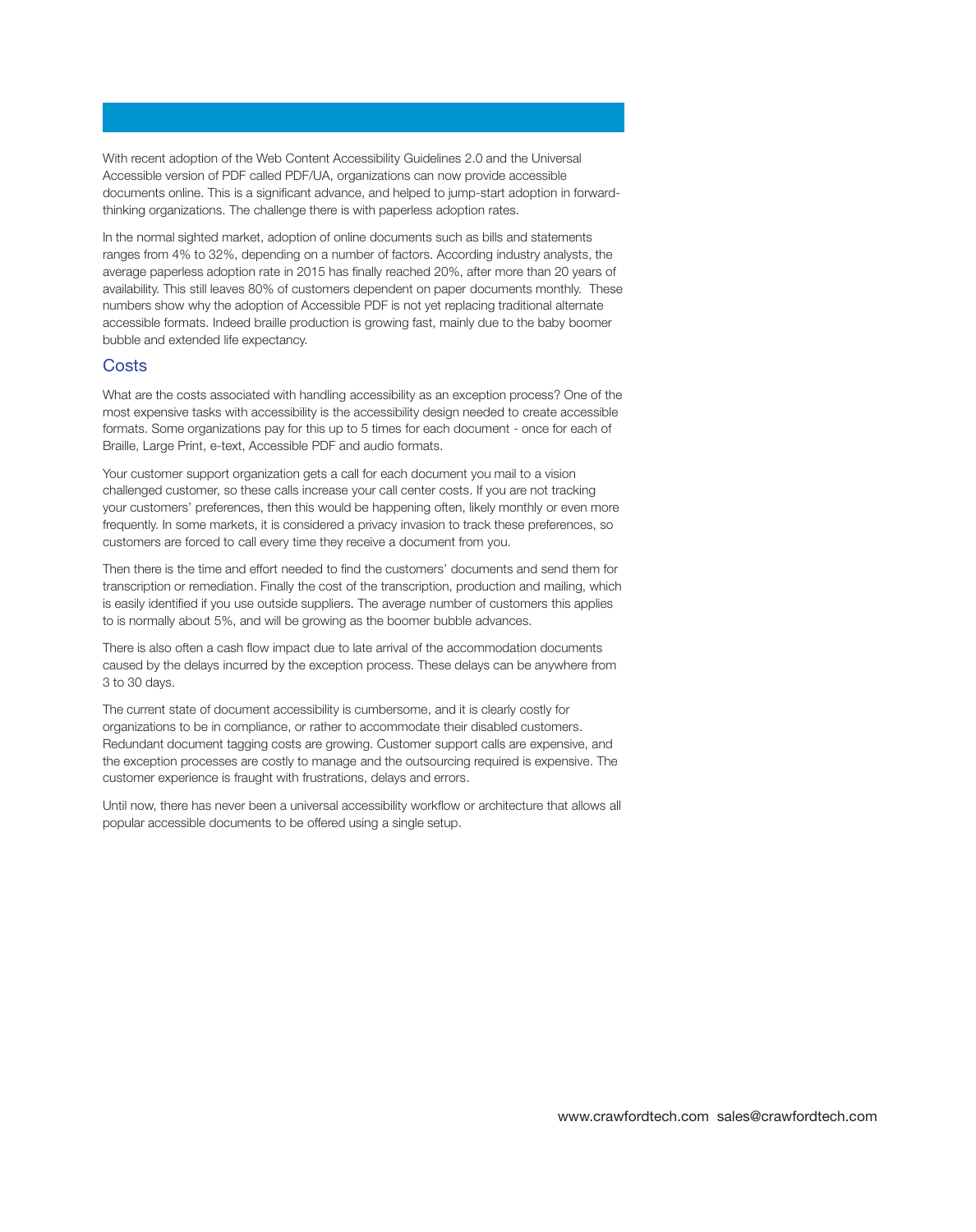## **MasterONE Overview**

**MasterONE is a universal accessibility architecture. It is embedded in a number of Crawford Technologies products including the following:** 

- **PRO Transform Plus for Accessible PDF**
- **Voiceye Maker for Operations Express**
- **PRO Designer for Accessibility**
- **PRO Designer for Voiceye**
- **Accessibility Express**

**The MasterONE architecture allows the accessibility design work for structured documents to be done once. A GUI tool is used to create the accessibility rules. Then when required, those rules allow for conversion into formats such as:** 

- **Accessible PDF (WCAG 2.0, Accessible PDF/UA)**
- **Voiceye barcode**
- **Braille**
- **Large Print**
- **e-text**
- **Audio**
- **Structured XML**

**MasterONE accepts PDF files and print stream formats, so there's no need to recompose output or go back to originating applications. Formats supported include:** 

- **AFP**
- **PDF**
- **PostScript®**
- **PCL**
- **Xerox Metacode**
- **Line print data**
- **EBCDIC**

**MasterONE products support batch and interactive processing, and have many workflow and integration options available. This means that the components can be plugged into any workflow process in any environment, regardless of platform you are using.**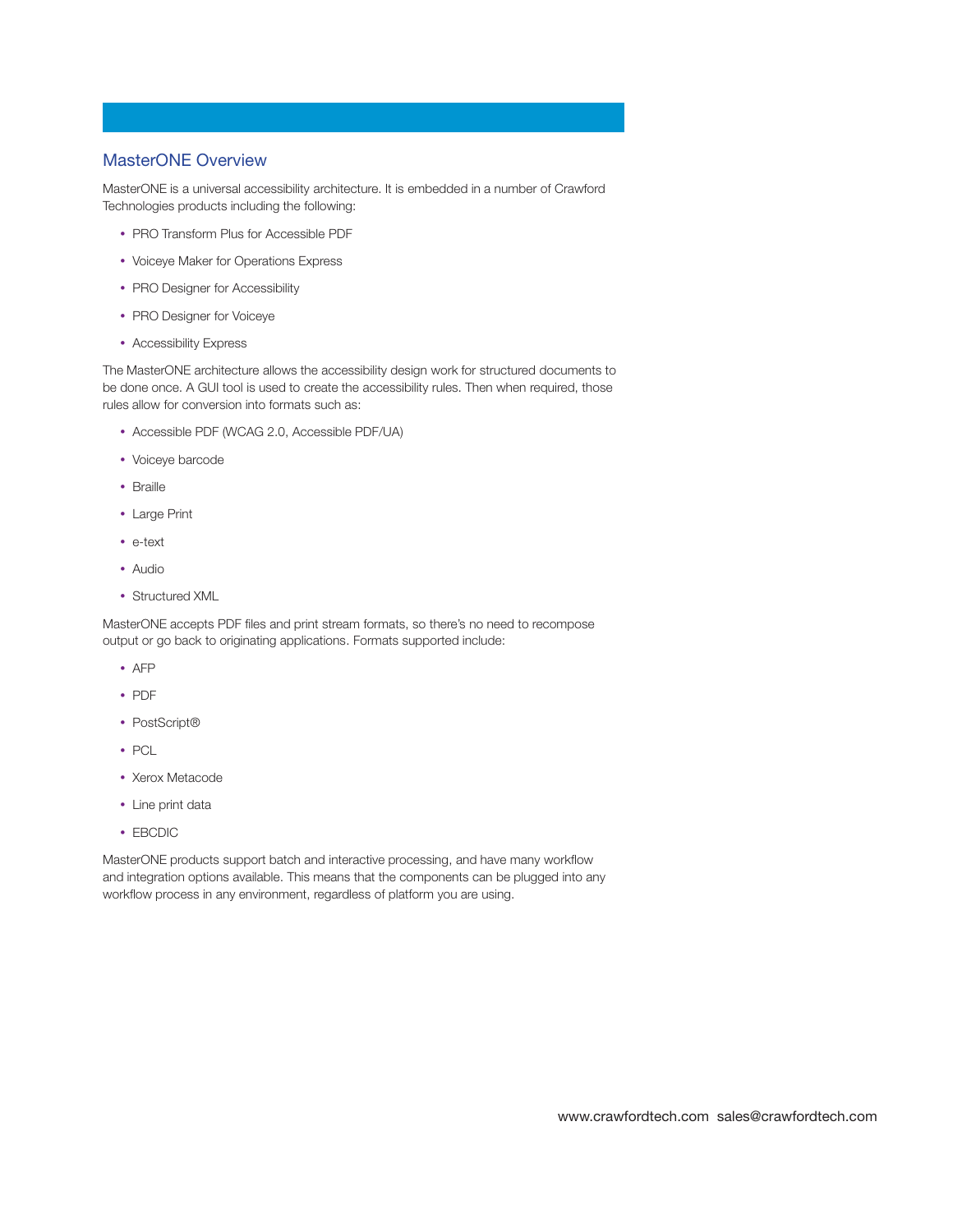## **MasterONE – Inclusive by Design**

**With MasterONE, your original documents can be accessible to everyone using inclusive accessible document formats. The electronic documents can be created in Accessible PDF so anyone can read them. Your paper documents can be read by anyone using their smartphone with the Voiceye app. This can avoid accommodation requests for accessible documents, and put you in compliance. Your Accessibility Professionals only need to do the accessibility design once in PRO Designer.** 

#### **Accessible PDF**

**The Accessible PDF output from CrawfordTech's MasterONE software products, PRO Transform Plus for Accessible PDF and Accessibility Express, can be WCAG 2.0 compliant, and can also be output in Accessible PDF/UA format. You simply choose the format that works best for you. It can take normal PDF files, or print files in virtually any format and, using tagging rules, convert it to the Accessible PDF format that you need. This can be done before documents are stored in your repository, on it can be done dynamically when the documents are being retrieved for viewing.** 

#### **Cost Savings with Inclusive Accessible Documents**

**For each document that you will need to provide in an accessible format, you will need to do the accessibility design at least once, whether it is for Accessible PDF or braille, or possibly another format. Once you accept that as a reality, the next question you need to ask yourself is "Why don't we leverage that design work for any accessible format we may need to create?" That is exactly what MasterONE allows you to do, and that is why the industry is so excited about it.** 

**With MasterONE, you only need to do one accessibility design for each document type, and all of the different formats can be created from it. Your accessibility professionals do the design work with a GUI application that is easy to use and optimized for tagging customer communications documents. This eliminates several costs. First, there is no need to do the tagging for each of the formats that are going to be created. A single tagging operation will suffice.** 

**The second area of potential savings comes from eliminating the need to send documents to customers through the exception processing loop each time they cannot read a document. If they can read the original document that is mailed to them, or put online for viewing, then they will not need to call your help line. So using Voiceye and Accessible PDF can reduce your customer support center costs, and all of the costs associated with the accommodation document exception processing. This approach also eliminates the need to track individual customer accessibility needs, and there may be some savings there, especially if you are not doing it yet, and will need to implement a solution to do that. Further, in some markets, it is considered a privacy invasion to track these preferences, so this solves that problem with no additional costs.**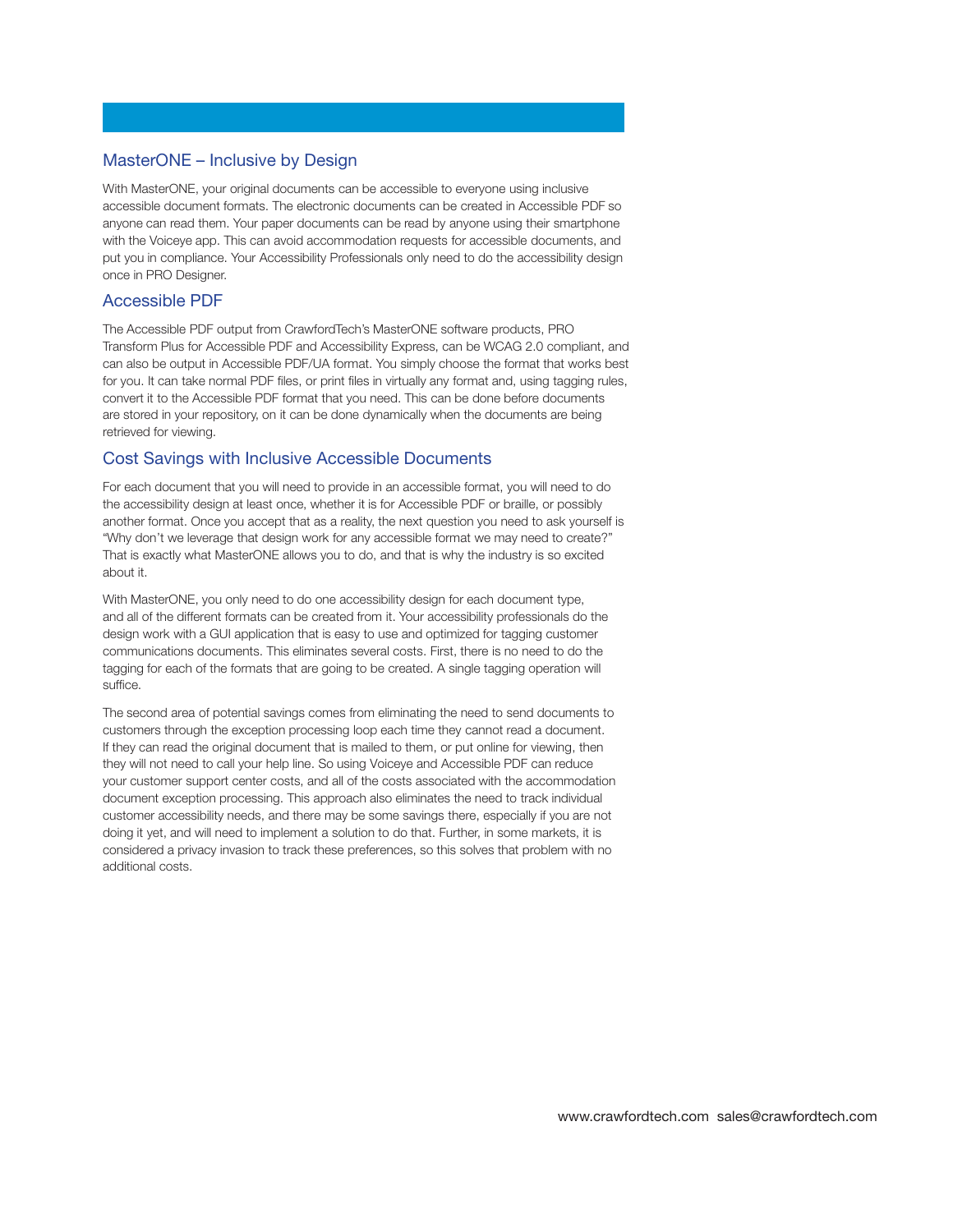# **Multiple Formats for Different Requirements**

**MasterONE takes it even a step further. Realizing that Accessible PDF and Voiceye may not handle 100% of your customer base, MasterONE documents can be easily output in any of the traditional alternate accessible formats using a standardized process based on the MasterONE's tagging rules.** 

**Output of alternate formats such as Large Print, e-text, audio or Braille can be handled by CrawfordTech's Canadian and U.S. Document Accessibility Services centers, or by any certified MasterONE service center. The difference is that the accessibility design has already been done, so the costs incurred are mainly operational costs. With MasterONE very little setup costs are necessary for each output format to be used.** 

**Here is how this workflow works:** 



# **Cost Savings from Multiple Formats**

t ÿþýüßýœdþ÷øýöıÿþüßœıœôœœßüøôıþłóøıÿı÷ôłøıøßýôæôüüþœœoðaþłßüïîþýıœóþ ôíþœþþý ıÿôı ô÷þô œœöýøìüòýı üßœıœ øý ôłłøıøßý ıß ıÿþüßœıß°ýßýŒüßîØæôýüþß÷ łßøýöıÿœ ıßłôŁåŁßïœÿßïæłðþôðæþıßłþıþ÷îøýþÿßó îôýŁôüüßî îßłôıøßý ÷þöïæôıß÷ŁìýþœôýłæþöôæçdÿþDôœıþ÷KEô÷üÿøıþüıï÷þóøıÿøý÷ôóºß÷łdþüÿýßæßŒ öøþœ üüþœœøðœuŁØ÷ßłïüıœ÷þłïüþœôýł þæîøýôıþœıÿþæþßýŒößøýöüßœıœç üüßîîßłôıøßýœô÷þïœïôææŁ÷þæïþœıþłıÿ÷ßïöÿŁßï÷üôææüþýıþ÷åœß øºŁßïô÷þ ł Büïî þýıæô÷þæþýi iß Łßï÷üïæißîþ÷æßýô÷þöïæô÷ðôœœåôýł üôaüïæôiþôýôíþ÷ôöþ î Býıÿæ œïØØß÷ı üßœı ðôœþł ßý Łßï÷ôíþ÷ôöþæïØØß÷ı üôæüßœıç